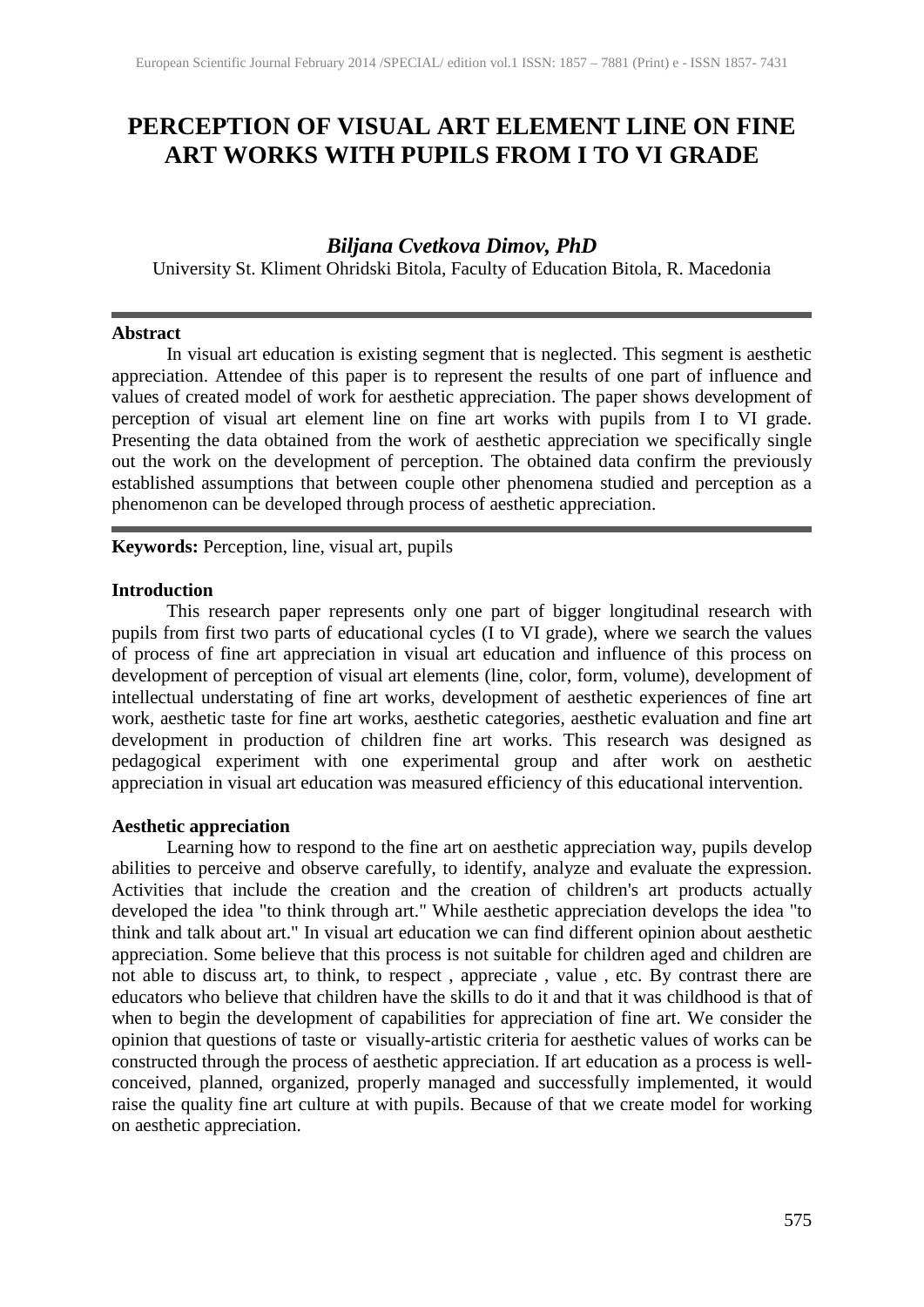## **Perception of visual art element line**

When pupils come in contact with visual art at first they are introduced to elementary visual art elements. This stems from the general maturity and experience of children of this age. It is known that children easily perceive visual art phenomenon in nature and difficult in fine art work."The development of perception goes in order: perceiving the contours of shapes, decoration of color, tones in color, texture and complex relationships (volume and space in two dimensional surface)" (Karlavaris,1991/1,49). Based on the developmental stages of children should be determined the development of the perception of visual art elements and principles of fine art works. Perception of visual problem follows the principle of simple to complex. Development of aesthetic perception starts from basic elements of art and their simple relations, through their complex relations.

The line as a constructive element of the composition and is one of the basic elements of visual art. Each line and its relationship with other lines in the artistic work despite the visual effect that challenge the viewer, they influence on viewer and cause a certain mood or something associated for example: right line - peace, rest, corrugated - tenderness, motion, zig - zag line - power, masculinity. What is important is that "that doesnt exist only one line which define the beauty of art work and whose application entails unconditional aesthetic effect" (Vasić,1982,48) .

In visual art education development of perception of the visual element line begings with obtaining knowledge for types of lines, her relationships, functions of line, character, etc. Pupils gradually are lead to the development of their perceptive capabilities and their founding of the property line in a particular work of visual art. They ascertain its role in a whole and determine whether the line has reached the criteria and has met the aesthetic requirements. Visual art element line can be perceive only if we develop capacity for perception, which from one side is developed through physiological maturation, and part through process of teaching and learning.

## **Methodology of research**

It was already mention that over here is represent only one part of bigger longitudinal research with pupils from first two parts of educational cycles. Because that, it will be presented only hypotheses needed for explanation of this paper work.

Hypotheses

H.1.The work of aesthetic appreciation affects the development of the perception of visual art element line with pupils from I to VI grade

H.1.1 . The work of aesthetic appreciation affects the development of the perception of visual element line with pupils from I grade

H.1.2 . The work of aesthetic appreciation affects the development of the perception of visual element line with pupils from II grade

H.1.3 . The work of aesthetic appreciation affects the development of the perception of visual element line with pupils from III grade

H.1.4 . The work of aesthetic appreciation affects the development of the perception of visual element line with pupils from IV grade

H.1.5 . The work of aesthetic appreciation affects the development of the perception of visual element line with pupils from V grade

H.1.6 . The work of aesthetic appreciation affects the development of the perception of visual element line with pupils from V grade

To verify hypotheses, as a research procedure we test the pupils and we use instrument test for assessment of perception. Several statistical procedures for data processing and analysis of results including: measures of central value-mean, measures of variability,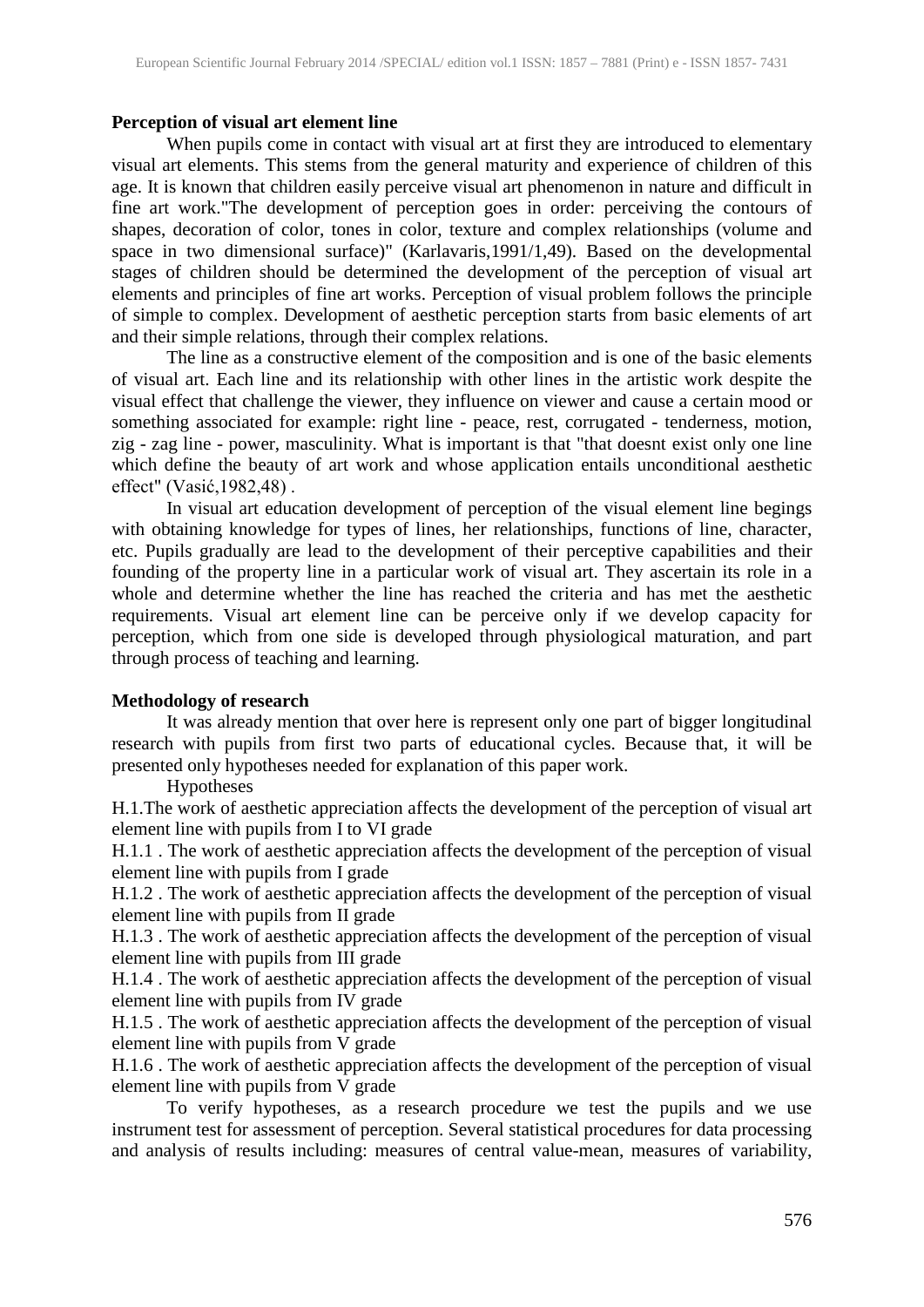testing the significance of differences between arithmetic environments of large dependent samples.

#### **Analysis and interpretation of the results**

The analysis of the survey results we begin with hypothesis: H.1.1. The work of aesthetic appreciation affects the development of the perception of visual element line with pupils from I grade. The data for this hypothesis received testing the significance of differences between arithmetic mean in two measurements (initial and final situation). The results of these measurements represent the following table 1.

| T-test development of perception of line at pupils from I grade |            |           |           |            |             |            |         |       |  |
|-----------------------------------------------------------------|------------|-----------|-----------|------------|-------------|------------|---------|-------|--|
| p < 0.05000                                                     |            |           |           |            |             |            |         |       |  |
|                                                                 | Arithmetic | Standard  | of<br>No. | Difference | Std.<br>Dv. | $t - test$ | Degrees | P     |  |
|                                                                 | mean       | deviation | cases     |            | difference  |            | οf      |       |  |
|                                                                 |            |           |           |            |             |            | freedom |       |  |
|                                                                 |            |           |           |            |             |            | -df     |       |  |
| Initial                                                         |            |           |           |            |             |            |         |       |  |
| situation                                                       | 0,764706   | 0,142276  |           |            |             |            |         |       |  |
| Final                                                           |            |           |           |            |             |            |         | 5,7   |  |
| situation                                                       |            |           |           |            |             | -          |         | $7E-$ |  |
|                                                                 | 0,931765   | 0,146557  | 85        | $-0,16706$ | 0,205114    | 7,50904    | 84      | 11    |  |
|                                                                 |            |           |           |            |             |            |         |       |  |

Table 1

The comparison of the calculated value of t-test and the corresponding limit value for degrees of freedom, it can be determined that there is a statistically significant difference between the means of the initial and final measurement. Since the calculated value of t-test (7.50904) is greater than the corresponding limit of the degrees of freedom (1.99) H.1.1 hypothesis is accepted.

The results of the examination of the hypothesis H.1.2 work of art-aesthetic appreciation affects the development of the perception of line with pupils of II grade, will take a look at the table 2.

|             | T-test development of perception of line with pupils from II grade |           |           |           |             |          |     |       |  |
|-------------|--------------------------------------------------------------------|-----------|-----------|-----------|-------------|----------|-----|-------|--|
| p < 0.05000 |                                                                    |           |           |           |             |          |     |       |  |
|             | Arithmetic                                                         | Standard  | No.<br>of | Differenc | Std.<br>Dv. | t - test | df  |       |  |
|             | mean                                                               | deviation | cases     | e         | difference  |          |     |       |  |
| Initial     |                                                                    |           |           |           |             |          |     |       |  |
| situation   | 0,6785714                                                          | 0,4691239 |           |           |             |          |     |       |  |
| Final       |                                                                    |           |           |           |             |          |     | 6,4   |  |
| situation   |                                                                    |           |           | 0,294642  | 0,495718    | 6,2902   |     | 51E   |  |
|             | 0,9732143                                                          | 0,2105258 | 112       | q         |             | 777      | 111 | $-09$ |  |
| Table 2     |                                                                    |           |           |           |             |          |     |       |  |

The comparison of the calculated value of t - test and the corresponding limit value for degrees of freedom, it can be determined that there is a statistically significant difference between the means of the initial and final measurement. Since the calculated value of t - test (6.2902777) is greater than the appropriate limit of the degrees of freedom (1.98) H.1.2 hypothesis is accepted .

The results of the examination of the hypothesis H.1.3 The work of aesthetic appreciation affects the development of the perception of line with pupils from III grade, will take a look at the table 3.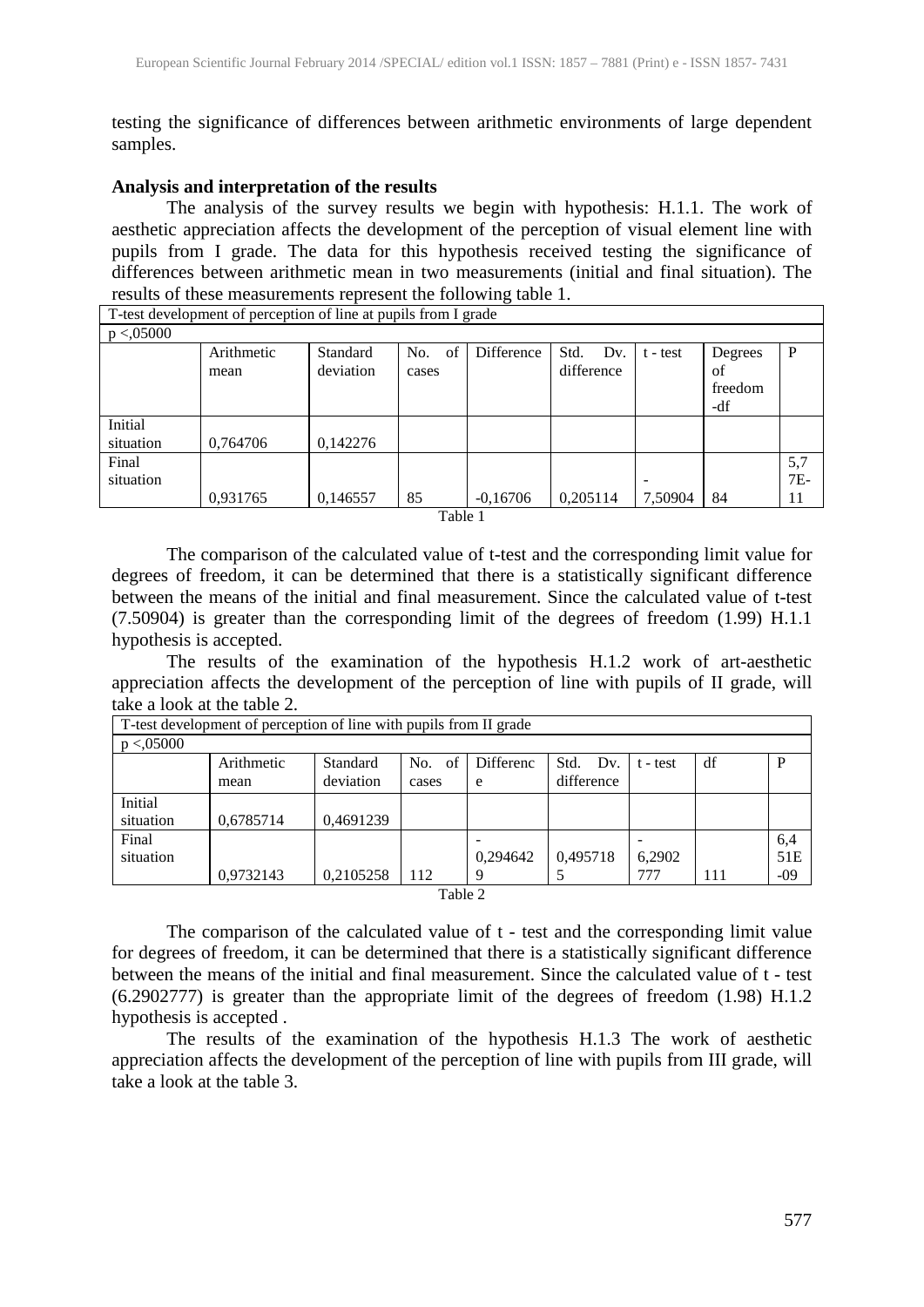| T-test development of perception of line with pupils from III grade |            |           |           |            |             |                          |     |       |  |  |
|---------------------------------------------------------------------|------------|-----------|-----------|------------|-------------|--------------------------|-----|-------|--|--|
| p < 0.05000                                                         |            |           |           |            |             |                          |     |       |  |  |
|                                                                     | Arithmetic | Standard  | of<br>No. | Differenc  | Std.<br>Dv. | t - test                 | df  | P     |  |  |
|                                                                     | mean       | deviation | cases     | e          | difference  |                          |     |       |  |  |
| Initial                                                             |            |           |           |            |             |                          |     |       |  |  |
| situation                                                           | 0,283465   | 0.452465  |           |            |             |                          |     |       |  |  |
| Final                                                               |            |           |           |            |             |                          |     | 6,9   |  |  |
| situation                                                           |            |           |           |            |             | $\overline{\phantom{0}}$ |     | $1E-$ |  |  |
|                                                                     | 0,755906   | 0.43125   | 127       | $-0.47244$ | 0,601938    | 8.84499                  | 126 | 15    |  |  |

Table 3

The comparison of the calculated value of t - test and the corresponding limit value for degrees of freedom, it can be determined that there is a statistically significant difference between the means of the initial and final measurement. Since the calculated value of t - test (8.84499) is greater than the corresponding limit of the degrees of freedom (1.98) H.1.3 hypothesis is accepted.

The results of the examination of the hypothesis H.1.4 work of aesthetic appreciation affects the development of the perception of line with pupils from IV grade, will take a look at the table 4.

| T-test development of perception of line with pupils from IV grade |            |           |           |                  |             |                          |     |     |  |
|--------------------------------------------------------------------|------------|-----------|-----------|------------------|-------------|--------------------------|-----|-----|--|
| p < 0.05000                                                        |            |           |           |                  |             |                          |     |     |  |
|                                                                    | Arithmetic | Standard  | of<br>No. | <b>Differenc</b> | Std.<br>Dv. | $t - test$               | df  | P   |  |
|                                                                    | mean       | deviation | cases     | e                | difference  |                          |     |     |  |
| Initial                                                            |            |           |           |                  |             |                          |     |     |  |
| situation                                                          | .467626    | 0.651666  |           |                  |             |                          |     |     |  |
| Final                                                              |            |           |           |                  |             |                          |     | 0,0 |  |
| situation                                                          |            |           |           |                  |             | $\overline{\phantom{a}}$ |     | 015 |  |
|                                                                    | 1,661871   | 0,571725  | 139       | $-0,19424$       | 0,710967    | 3.22112                  | 138 | 93  |  |
| Table $\Lambda$                                                    |            |           |           |                  |             |                          |     |     |  |

Table 4

The comparison of the calculated value of t - test and the corresponding limit value for degrees of freedom, it can be determined that there is a statistically significant difference between the means of the initial and final measurement. Since the calculated value of t - test (3.22112) is greater than the corresponding limit of the degrees of freedom (1.98), H.1.4 hypothesis is accepted.

The results of the examination of the hypothesis H.15 The work of aesthetic appreciation affects the development of the perception of line with pupils from V grade, will take a look at the table 5.

| T-test development of perception of line with pupils from V grade |            |           |           |            |             |            |     |     |  |
|-------------------------------------------------------------------|------------|-----------|-----------|------------|-------------|------------|-----|-----|--|
| p < 0.05000                                                       |            |           |           |            |             |            |     |     |  |
|                                                                   | Arithmetic | Standard  | of<br>No. | Difference | Std.<br>Dv. | $t - test$ | df  | P   |  |
|                                                                   | mean       | deviation | cases     |            | difference  |            |     |     |  |
| Initial                                                           |            |           |           |            |             |            |     |     |  |
| situation                                                         | 1,078947   | 0,626053  |           |            |             |            |     |     |  |
| Final                                                             |            |           |           |            |             |            |     | 0,0 |  |
| situation                                                         |            |           |           |            |             | -          |     | 019 |  |
|                                                                   | 1.289474   | 0,634184  | 114       | $-0,21053$ | 0,709901    | 3,16637    | 113 | 85  |  |
| Table 5                                                           |            |           |           |            |             |            |     |     |  |

The comparison of the calculated value of t - test and the corresponding limit value for degrees of freedom, it can be determined that there is a statistically significant difference between the means of the initial and final measurement. Since the calculated value of t - test (3.16637) is greater than the corresponding limit of the degrees of freedom (1.98), H.1.5 hypothesis is accepted .